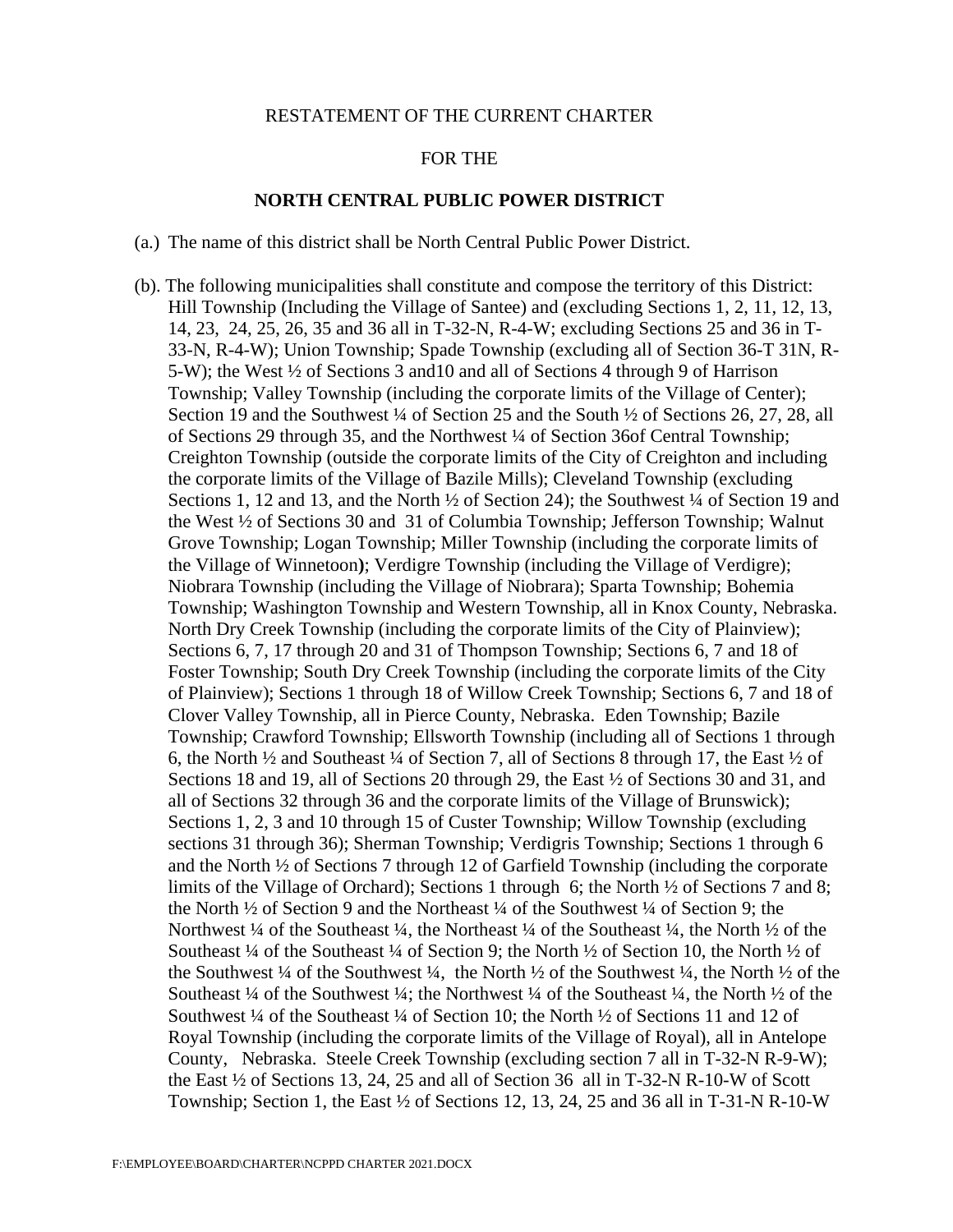of Scott Township; Sections 1-36 all in T-30-N R-9-W and the East ½ of Sections 1, 12, 13, 24, 25 and 36 all in T-30-N R-10-W of Willowdale Township; Iowa Township; Antelope Township (excluding the West  $\frac{1}{2}$  of Section 2, Sections 3 through 9, the West  $\frac{1}{2}$ of Sections 10 and 16, Sections 17 through 19, the West ½ of Section 20, all of Sections 30 and 31); Sections 4, 5, the East  $\frac{1}{2}$  of Sections 9 and 16all in T-28-N R-10-W of Inman Township; Verdigris Township (excluding the South ½ of Section 26 and all of Sections 27, 34, 35, and 36 all in T-28-N R-10-W) (including the corporate limits of the Village of Page); ); Sections 1 through 6 and the Northeast ¼ of Section 10 and the North ½ of Sections 11 and 12 all in T-27-N R-9-W of Golden Township, all in Holt County, Nebraska.

(c.) A general description of the nature, location and method of operation of the proposed power plants and systems is as follow: Said District proposes and intends to construct, acquire, establish, own, maintain and operate electric power plants and systems within said District and adjoining territory for the generation, manufacture, purchase, acquisition and accumulation of electric energy and the transmission, distribution, furnishing, sale and disposition of such electric energy to the inhabitants of said District.

Said District shall have all of the powers, rights and privileges granted to and conferred upon Public Power districts by the provisions of Chapter 86 of the 1933 Session Laws of the State of Nebraska and all acts amendatory thereof and supplemental thereto.

- (d). The location and principal place of business of the proposed District will be in Creighton, Knox County, Nebraska.
- (e.) The proposed District shall not have the power to levy taxes nor to issue general obligation bonds.
- (f). That the Board of Directors of the District shall consist of seven members. The territory of the District shall be, and hereby is, divided into six (6) individual subdivisions and one (1) at large subdivision for the purpose of the nomination and election of directors.

Subdivision 1 shall be composed and consist of Hill Township (Including the Village of Santee) and (excluding sections 1, 2, 11, 12, 13, 14, 23, 24, 25, 26, 35 and 36 all in T-32-N R-4- W; excluding Sections 25 and 36, all in T-33-N R-4-W); Union Township; Spade Township (excluding all of Section 36- T-31-N, R-5-W); the West ½ of Sections 3 and10 and all of Sections 4 through 9 of Harrison Township; Valley Township (including the corporate limits of the Village of Center); Section 19 and the Southwest ¼ of Section 25 and the South ½ of Sections 26, 27, 28, all of Sections 29 through 35, and the Northwest ¼ of Section 36 of Central Township; and Sections 19 through 36 of Verdigre Township all in Knox County, Nebraska.

Subdivision 2 shall be composed and consist of Miller Township (including the corporate limits of the Village of Winnetoon); Creighton Township (outside the corporate limits of the City of Creighton and including the corporate limits of the Village of Bazile Mills); Cleveland Township (excluding Sections 1, 12, 13, and the North ½ of Section 24); the Southwest ¼ of Section 19 and the West ½ of Sections 30 and 31 of Columbia Township, all in Knox County, Nebraska. North Dry Creek Township (excluding Section 33 and the West ½ of Section 34); Sections 6, 7, 17 through 20 and 31 of Thompson Township; South Dry Creek Township (excluding the Northwest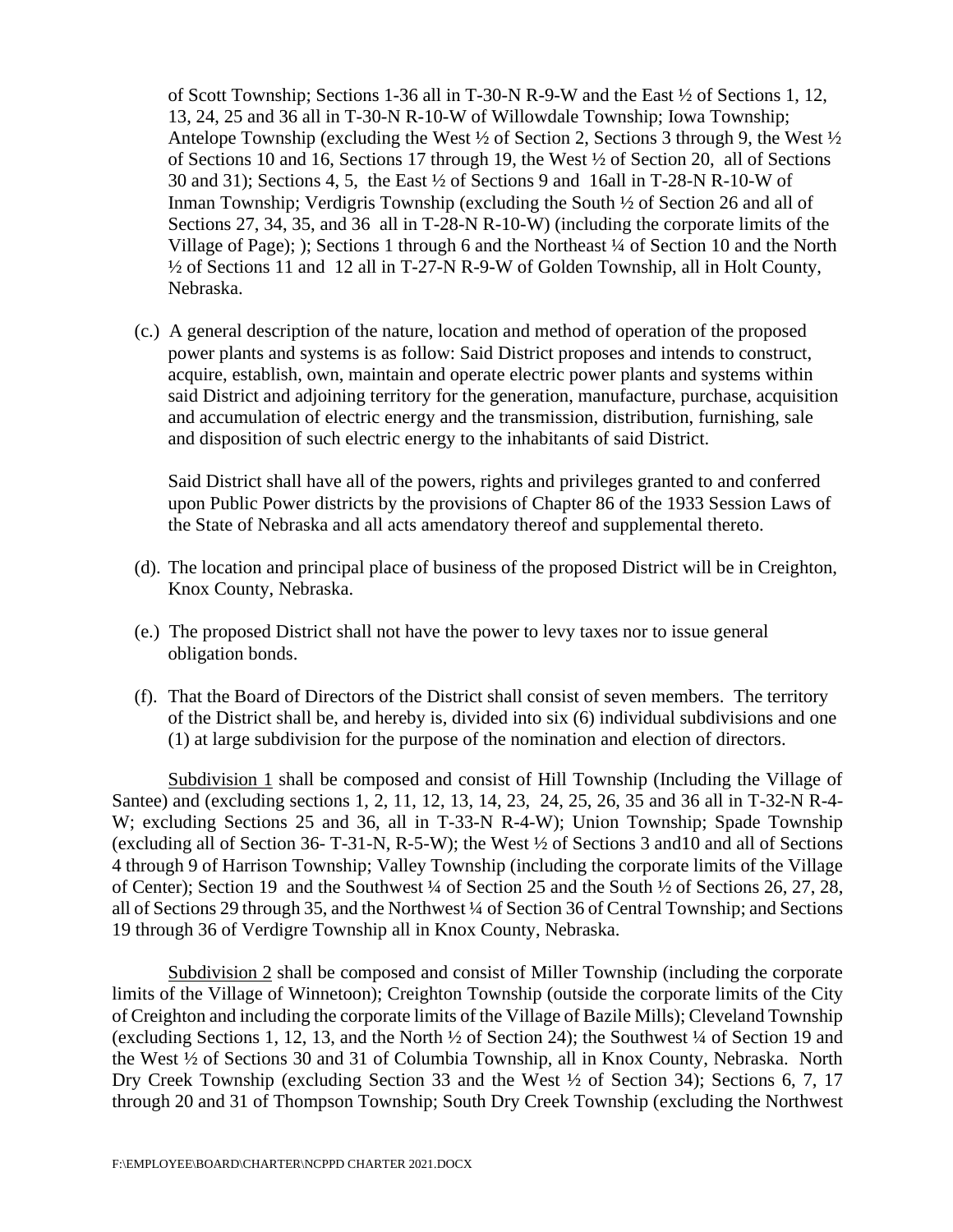¼ and the West ½ of the Southwest ¼ of Section 3 and those portions lying North of Highway 13 in Sections 4 and 5); Sections 6, 7 and 18 of Foster Township all in Pierce County, Nebraska. Bazile Township; in Antelope County, Nebraska.

Subdivision 3 shall be composed and consist of Niobrara Township (including the Village of Niobrara); Sparta Township, Sections 1 through 18 of Verdigre Township (including the Village of Verdigre); all in Knox County, Nebraska.

Subdivision 4 shall be composed and consist of Hill Township (Including the Village of Santee) and (excluding Sections 1, 2, 11, 12, 13, 14, 23, 24, 25, 26, 35 and 36 all in T-32-N R-4- W; excluding Sections 25 and 36 T-33-N, R-4-W); Union Township; Spade Township (excluding all of Section 36 T-31-N, R-5-W); the West ½ of Sections 3 and10 and all of Sections 4 through 9 of Harrison Township; Valley Township (including the corporate limits of the Village of Center); Section 19 and the Southwest ¼ of Section 25 and the South ½ of Sections 26, 27, 28, all of Sections 29 through 35, and the Northwest ¼ of Section 36 of Central Township; Creighton Township (outside the corporate limits of the City of Creighton) (including the corporate limits of the Village of Bazile Mills); Cleveland Township (excluding Sections 1, 12 and 13, and the North  $\frac{1}{2}$  of Section 24); the Southwest  $\frac{1}{4}$  of Section 19 and the West  $\frac{1}{2}$  of Sections 30 and 31 of Columbia Township; Jefferson Township; Walnut Grove Township; Logan Township; Miller Township (including the corporate limits of the Village of Winnetoon); Verdigre Township (including the Village of Verdigre); Niobrara Township (including the Village of Niobrara); Sparta Township; Bohemia Township; Washington Township and Western Township, all in Knox County, Nebraska. North Dry Creek Township (including the corporate limits of the City of Plainview); Sections 6, 7, 17 through 20 and 31 of Thompson Township; Sections 6, 7 and 18 of Foster Township; South Dry Creek Township (including the corporate limits of the City of Plainview); Sections 1 through 18 of Willow Creek Township; Sections 6, 7 and 18 of Clover Valley Township, all in Pierce County, Nebraska. Eden Township; Bazile Township; Crawford Township; Ellsworth Township (including all of Sections 1 through 6, the North  $\frac{1}{2}$  and Southeast  $\frac{1}{4}$  of Section 7, all of Sections 8 through 17, the East ½ of Sections 18 and 19, all of Sections 20 through 29, the East ½ of Sections 30 and 31, and all of Sections 32 through 36 and the corporate limits of the Village of Brunswick); Sections 1, 2, 3 and 10 through 15 of Custer Township; Willow Township (excluding sections 31 through 36); Sherman Township; Verdigris Township; Sections 1 through 6 and the North ½ of Sections 7 through 12 of Garfield Township (including the corporate limits of the Village of Orchard); Sections 1 through 6; the North ½ of Sections 7 and 8; the North ½ of Section 9 and the Northeast <sup>1</sup>/4 of the Southwest <sup>1</sup>/4 of Section 9; the Northwest <sup>1</sup>/4 of the Southeast <sup>1</sup>/4, the Northeast ¼ of the Southeast ¼, the North ½ of the Southeast ¼ of the Southeast ¼ of Section 9; the North  $\frac{1}{2}$  of Section 10, the North  $\frac{1}{2}$  of the Southwest  $\frac{1}{4}$  of the Southwest  $\frac{1}{4}$ , the North  $\frac{1}{2}$  of the Southwest  $\frac{1}{4}$ , the North  $\frac{1}{2}$  of the Southeast  $\frac{1}{4}$  of the Southwest  $\frac{1}{4}$ ; the Northwest  $\frac{1}{4}$  of the Southeast  $\frac{1}{4}$ , the North  $\frac{1}{2}$  of the Southwest  $\frac{1}{4}$  of the Southeast  $\frac{1}{4}$  of Section 10; the North  $\frac{1}{2}$  of Sections 11 and 12 of Royal Township (including the corporate limits of the Village of Royal), all in Antelope County, Nebraska. Steele Creek Township (excluding section 7 all in T-32-N R-9-W); the East ½ of Sections 13, 24, 25 and all of Section 36 all in T-32-N R-10-W of Scott Township; Section 1, the East ½ of Sections 12, 13, 24, 25 and 36 all in T-31-N R-10-W of Scott Township; Sections 1-36 all in T-30-N R-9-W and the East ½ of Sections 1, 12, 13, 24, 25 and 36 all in T-30-N R-10-W of Willowdale Township; Iowa Township; Antelope Township (excluding the West ½ of Section 2, Sections 3 through 9, the West ½ of Sections 10 and 16, Sections 17 through 19, the West ½ of Section 20, all of 30 and 31); Sections 4, 5, the East ½ of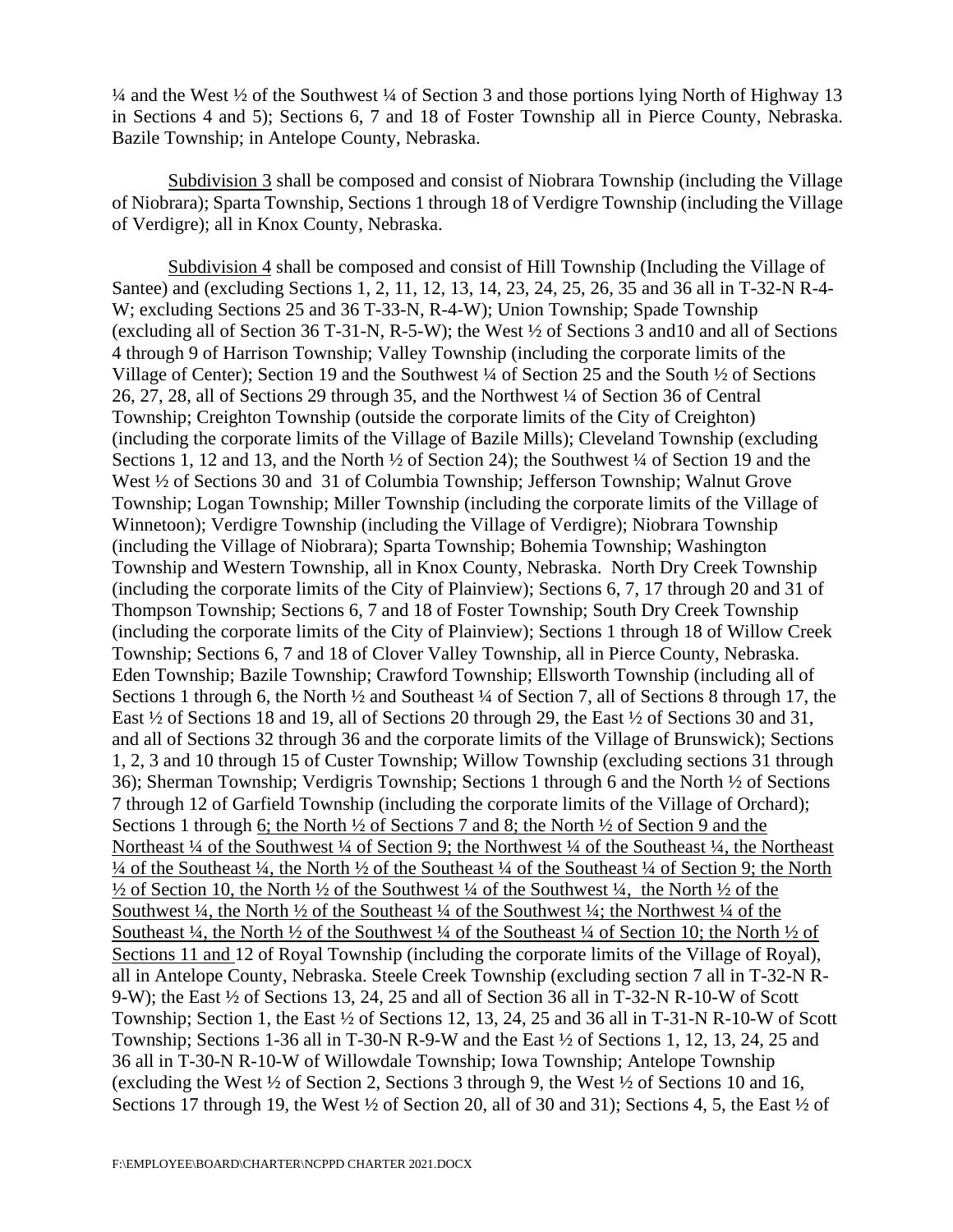Section 9 and 16 all in T-28-N R-10-W of Inman Township; Verdigris Township (excluding the South ½ of Section 26 and all of Sections 27, 34, 35, and 36 all in T-28-N R-10-W) (including the corporate limits of the Village of Page); Sections 1 through 6 and the Northeast ¼ of Section 10 and the North ½ of Sections 11 and 12 all in T-27-N R-9-W of Golden Township, all in Holt County, Nebraska.

Subdivision 5 shall be composed and consist of Sections 1 through 6 and the North  $\frac{1}{2}$  of Sections 7 through 12 of Garfield Township (including the corporate limits of the Village of Orchard); Sections 1 through 6; the North ½ of Sections 7 and 8; the North ½ of Section 9 and the Northeast ¼ of the Southwest ¼ of Section 9; the Northwest ¼ of the Southeast ¼, the Northeast ¼ of the Southeast ¼, the North ½ of the Southeast ¼ of the Southeast ¼ of Section 9; the North  $\frac{1}{2}$  of Section 10, the North  $\frac{1}{2}$  of the Southwest  $\frac{1}{4}$  of the Southwest  $\frac{1}{4}$ , the North  $\frac{1}{2}$  of the Southwest  $\frac{1}{4}$ , the North  $\frac{1}{2}$  of the Southeast  $\frac{1}{4}$  of the Southwest  $\frac{1}{4}$ ; the Northwest  $\frac{1}{4}$  of the Southeast  $\frac{1}{4}$ , the North  $\frac{1}{2}$  of the Southwest  $\frac{1}{4}$  of the Southeast  $\frac{1}{4}$  of Section 10; the North  $\frac{1}{2}$  of Sections 11 and 12 of Royal Township (including the corporate limits of the Village of Royal); Eden Township; Ellsworth Township (including all of Sections 1 through 6, the North ½ and Southeast ¼ of Section 7, all of Sections 8 through 17, the East ½ of Sections 18 and 19, all of Sections 20 through 29, the East  $\frac{1}{2}$  of Sections 30 and 31, and all of 32 through 36 and the corporate limits of the Village of Brunswick); Sections 1, 2, 3 and 10 through 15 of Custer Township; Crawford Township; Willow Township (excluding sections 31 through 36), all in Antelope County, Nebraska; Sections 1 through 18 of Willow Creek Township; Sections 6, 7 and 18 of Clover Valley Township, all in Pierce County, Nebraska.

Subdivision 6 shall be composed and consist of Steele Creek Township (excluding section 7 all in T-32-N R-9-W); the East ½ of Sections 13, 24, 25 and all of Section 36 all in T-32-N R-10-W of Scott Township; Sections 1, the East ½ of Sections 12, 13, 24, 25 and 36 all in T-31-N R-10-W of Scott Township; Sections 1-36 all in T-30-N R-9-W and the East ½ of Sections 1, 12, 13, 24, 25 and 36 all in T-30-N R-10-W of Willowdale Township; Iowa Township; Antelope Township (excluding the West ½ of Section 2, Sections 3 through 9, the West ½ of Sections 10 and 16, Sections 17 through 19, the West ½ of Section 20, and all of 30 and 31); Sections 4, 5, the East ½ of Section 9, and the East ½ of Section 16 all in T-28-N R-10-W of Inman Township; Verdigris Township (excluding the South ½ of Section 26 and all of sections 27, 34, 35, and 36 all in T-28-N R-10-W) (including the corporate limits of the Village of Page); Sections 1 through 6 and the Northeast  $\frac{1}{4}$  of Section 10 and the North  $\frac{1}{2}$  of Sections 11 and 12 all in T-27-N R-9-W of Golden Township, all in Holt County, Nebraska. Western Township; Washington Township; Walnut Grove Township; Logan Township, Jefferson Township; Bohemia Township; all in Knox County, Nebraska. Sherman Township; and Verdigris Township; all in Antelope County.

Subdivision 7 shall be composed and consist of Section 33 and the West  $\frac{1}{2}$  of section 34 of the North Dry Creek Township ; the Northwest ¼ and the West ½ of the Southwest ¼ of Section 3 and those portions of lying North of Highway 13 in Sections 4 and 5 of the South Dry Creek Township; all in Pierce County, Nebraska.

One member of the Board of Directors of the District shall be nominated and elected from each of said seven subdivisions, and the qualified electors of each subdivision may only cast their ballots for candidates for directors to be elected from such subdivision.